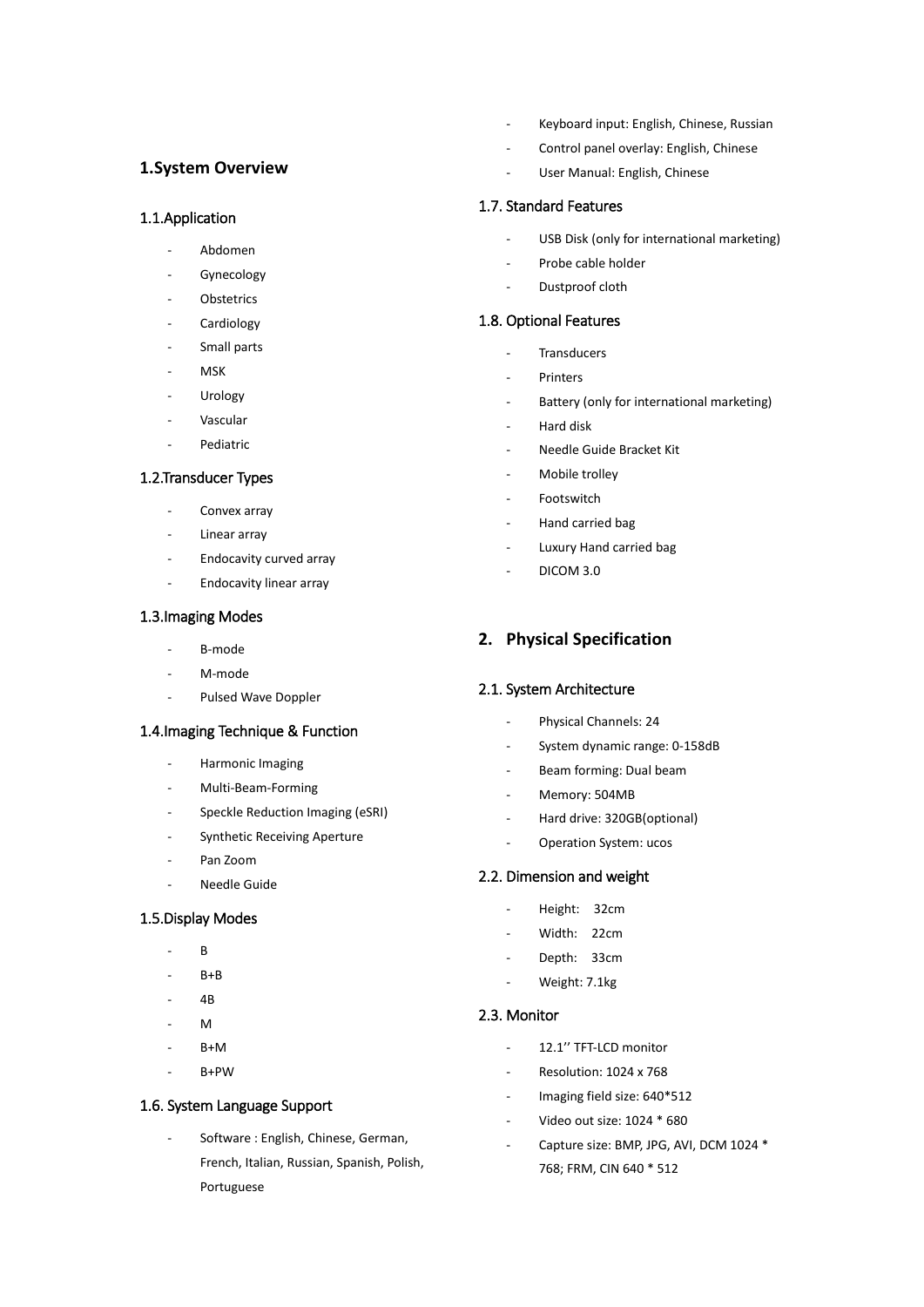- View angle: Up 80°, Down 80°, Left 80°, Right 80°
- Brightness, Contrast and Color Temp adjustable
- Built-in stereo speaker

## 2.4. Transducer port and holder

- 2 active ports
- 2holders
- 1 Coupling holder

### 2.5. Electrical Power

- Voltage: 110V-240VAC
- Frequency: 50/60 Hz
- Power: 74.4w

#### 2.6. Battery

- Rechargeable lithium ion battery
- Capacity: 5000mAh
- **Removable**
- Approximately 60 minutes of typical ultrasound exam use
- Max charging time: 8 hours

### 2.7. Environmental operating requirements

- Ambient temperature: 5° to 40°C
- Relative Humidity: 25%~80% (no condensation)
- Atmospheric pressure: 86kPa-106kPa

### 2.8. Environmental storage requirements

- Ambient temperature: 20° to 55°C
- Relative Humidity: 25%~93% (no condensation)
- Atmospheric pressure: 70kPa-106kPa

## **3. User Interface**

### 3.1. Control Panel

- Interactive back-lighting
- Hard Keys provides tactile feedback
- Physical trackball
- 8 segment TGC sliders
- Physical keyboard

### 3.2. System boot-up

- Boot up from complete shut-down in about30 sec
- Shut-down in about3 sec
- Recovery from screen saver in about 3 sec

### 3.3. Comments

- **Arrow**
- Block move and delete for separate blocks of text
	- Support physical keyboard for text input
- 150 comments in comments library
- 15 User customizable comments per a library

### 3.4. BodyMark

Up to 130 Body Mark graphics in library

### 3.5. Screen Information

- EDAN logo
- Hospital name
- Date
- Time
- Patient ID
- Patient Name
- Transducermodel
- Preset name
- Mechanical index (MI)
- Thermal Index (TI)
- Imaging parameters
- Gray Scale bar
- Depth Scale

**\*Not all the items are listedin here,please refer tothe User Manual.**

## **4. Imaging Parameters**

### 4.1. B-Mode

- Zoom: 7 levels,
	- x1.44,x1.96,x2.56,x4.0,x5.76, x9.0, x16.0 (available on live state); 3 levels: x1.78, x4.0, x16.0(available on freeze state)
- Depth: 1.9- 32.4cm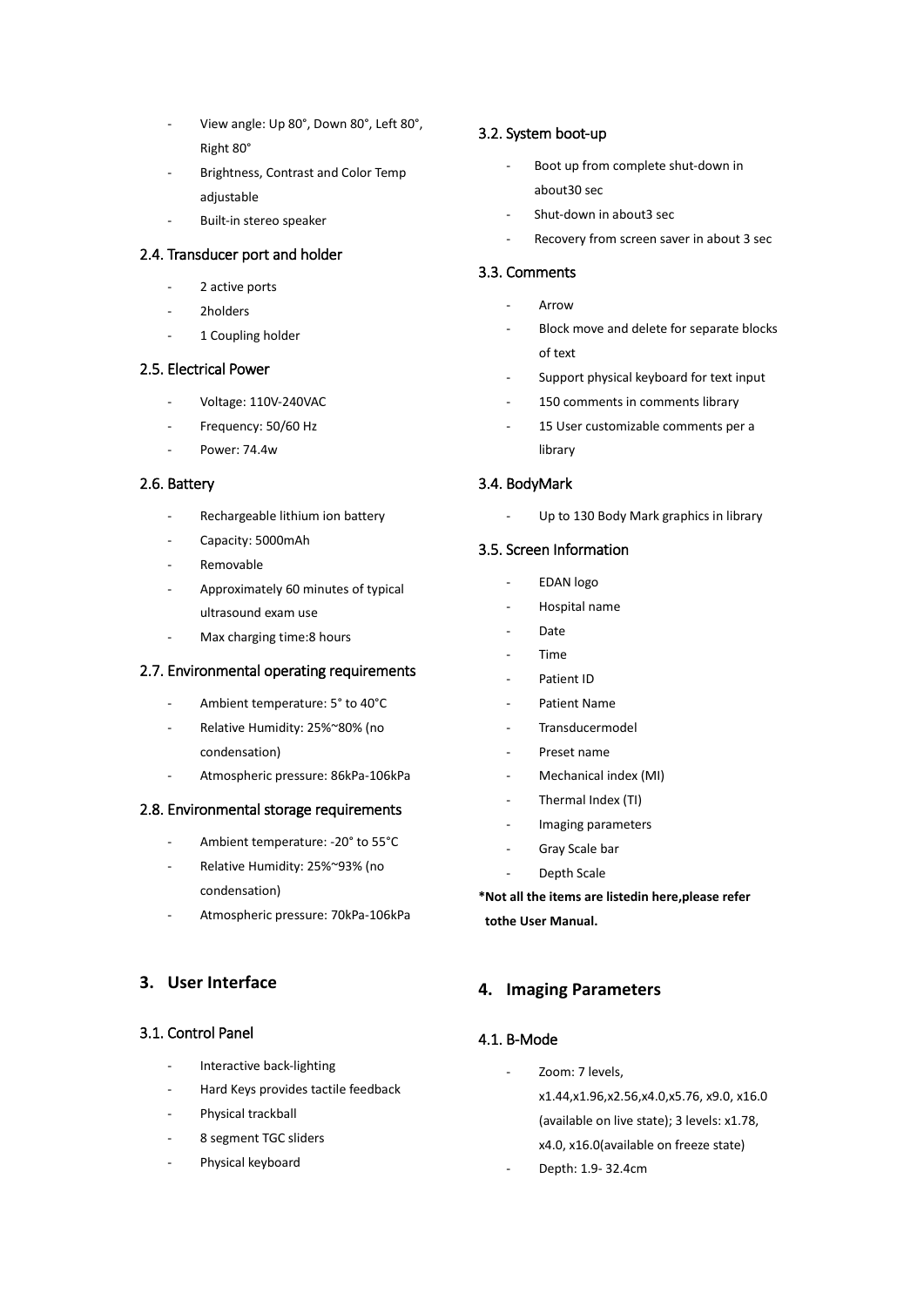- Frequency: 2.0-15.0MHz(3 fundamental &2 harmonic frequencies)
- eSRI: 0-3
- Rejection: 0-7
- Scan Angle: 0-3
- Gain: 0-130dB, 2dB/step
- TGC: 8 segments
- Dynamic range: 30-150 dB, 4dB/step
- Scan Density: H/M/L
- Max Frame rate: 270 f/s
- Map: 0-14
- Pseudo Color: 6 types
- Frame Persist: 0-7
- Focus position: 0-15
- Focus Number: 1-4
- GAC: 0-7
- IP: 0-7
- SRA: 0-1
- H Reverse: On/Off
- V Reverse: On/Off
- 90° rotation : 0/90/180/270
- B/W Invert: On/Off
- Display format: single(B), dual(B+B), Quad(4B):B,2B,4B

#### 4.2. M-Mode

- Sweep speed: 0-3
- Line Average: 0-7
- Gray Map: 0-14
- Pseudo Color: 6 types
- Gain: 0-130dB, 2dB/step
- Frequency: 2.0-15.0MHz(3 fundamental frequencies)
- Dynamic range: 30-150 dB, step 4dB/step
- B/M Display: L/R, Full

### 4.3. Pulsed Wave Doppler

- Frequency: 2.5-6.5MHz, 2 levels
- PRF: 13 levels
- Gain: 0-130dB, 2dB/step
- Dynamic range: 30-150dB, 4dB/step
- Wall filter:0-3
- Sweep speed: 0-3
- Baseline: 0-6
- Correct Angle: 15° -165°, 1°/step
- Steer: $0^\circ$ ,  $\pm 10^\circ$  (available on linear transducers)
- Invert: Up/Down
- Volume: 0-7
- Pseudo color: 6 types
- Sample Volume: 16 levels, 0.5-20 mm
- D Rejection: 0-7

## **5. Cine Review and Post-Processing**

#### 5.1. Cine Review

- Frame by frame manual review
- Auto playback
- Start frame and end frame are selectable for cine loop review
- Maximum cine memory is up to:
	- 256 frames for B mode
	- 23s for M mode
	- 10s for PW Doppler mode

#### 5.2. Post-Processing

- B Mode: zoom, pseudo color, Gray map
- M Mode: pseudo color, Gray map
	- PW: pseudo color, Gray map

## **\*Not available the stored images and clips in Review**

FRM and CINE file support measurement, comments, bodymark

## **6. Imaging Storage and Exam**

### **Database**

### 6.1. Imaging Storage

- 504MB for data storage 504MB
- 320GB hard drive
- Storage up to approximately224static images as BMP format(memory); storage up to approximately 145635 static images as BMP format (hard drive)
- Maximum clip is up to: 256 frames for B mode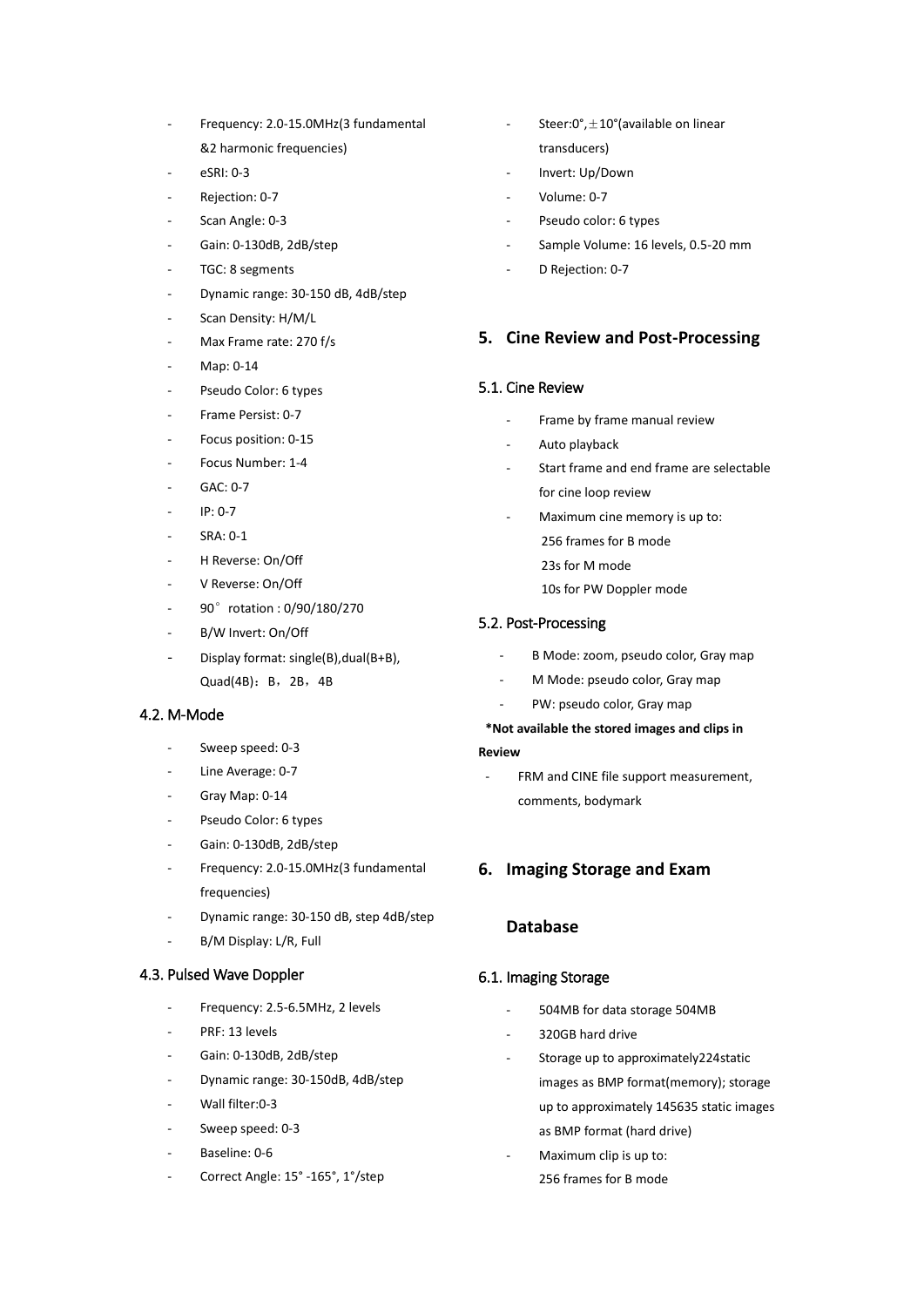23s for M mode

10s for PW Doppler mode

### 6.2. File Management

- Support exam storage temprarily without patient information
- Support image files query
- Support delete, rename image files
- Support review image files of current exam or prior exam
- Support store images as BMP, JPG, FRM, AVI, CIN or DCM format
- Support export images to a USB disk

# **7. Connectivity**

- DICOM Storage: Verify SCP Static image store SCU DCM Removable media Manual-transfer on demand
- 2 USB Ports
- Video out: VGA Video: PAL/NTSC
	- S-video: PAL/NTSC
- Footswitch port
- Remote port
- **Ethernet**

# **8. Preset**

Application:

- Abdomen
- Obstetric
- Gynecology
- Small Parts
- Urology
- Vascular Cardiac
- Pediatric
- **Presets**
- Abdomen
	- Abd Difficult

Aorta Obstetric Gynecology Endovaginal Small Parts Urology Vascular Cardiac Pediatric

# **9. Peripheral& Accession**

# 9.1. Printer

- Black/white Digital/Analog Video printer SONY UP-X898MD MITSUBISH P93W\_Z
- Color Analog video printer SONY UP-25MD SONY UP-D25MD
	- Graph/text printer
		- HP Laserjet Pro 400 M401d402D 403D
		- HP LaserJet 1510
		- HP Deskjet 1010
		- HP DeskJetlnk Advantage Ultra 2029
		- HP DeskJet 1112

# 9.2. Needle Guide Bracket

- **BGK-CR60**
	- Focus Depth:44mm
	- Angle:45°
- **BGK-LA43**
	- Focus Depth:26.5mm
	- Angle:43°
- **BGK-CR10UA**
	- Focus Depth: 250mm
	- Angle: 3°
- **BGK-LA70**
	- Focus Depth:42.5mm
	- Angle:44°
- **BGK-MCR10**
	- Focus Depth: 20mm
	- Angle:35°
- **BGK-EL40**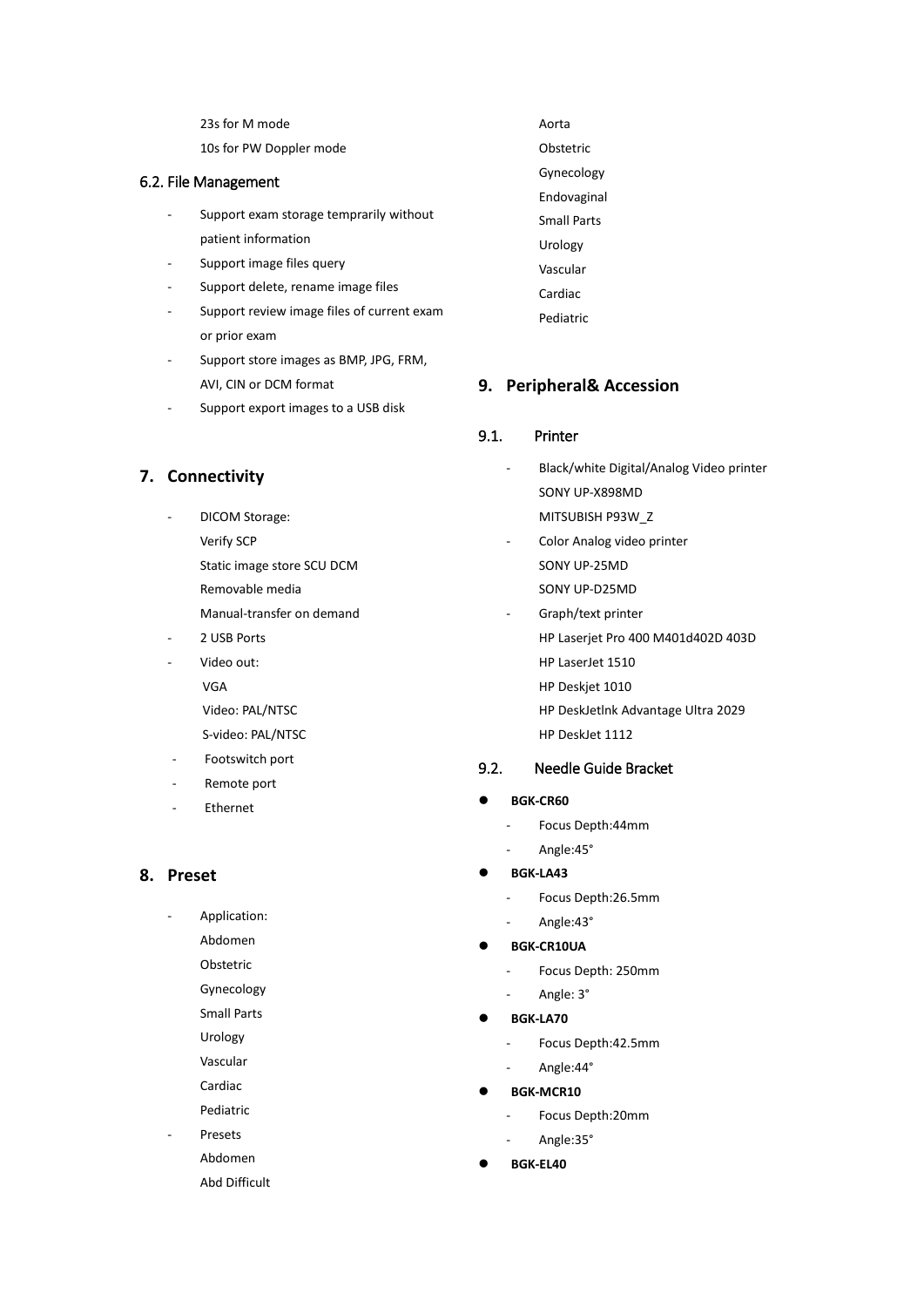- Focus Depth:23mm
- Angle:0°

# **10. Measurement and Report**

### 10.1. General Measurement

- **B Mode** 
	- **Distance**
	- Cir/Area
	- Volume: 2-Axis, 3-Axis, 3-Axis(LWH)
	- **Ratio**
	- Angle
	- %Stenosis:Distance, Area
	- **Histogram**
- **M Mode** 
	- **Distance**
	- Time
	- Slope
	- Heart Rate

#### **Doppler**

- Velocity
- Heart Rate
- Time
- **Acceleration**
- RI
- Auto: PS, ED, TAMAX, RI, PI, S/D
- Trace Direction: Above, below, Dual
- Trace Sensitivity+
- Trace Sensitivity-

### 10.2. Application Measurement

### **Gynecology**

### **B mode**

- UT:Length, Width, Height, UT
- Endo
- OV-Vol(L/R): Length, Width, Height, OV-Vol
- FO(L/R, Number:4): Length, Width
- $CX-I$
- UT-L/CX-L

### **PW mode**

Velocity, L UT A, R UT A, L OV A, R OV A, Trace Direction, Trace Sensitivity+, Trace Sensitivity-

# **OB**

### **B mode-OB-1**

- GS , CRL, BPD, HC, AC, FL, AFI, EFW
- FBP
- Growth Curve
- EDC

# **B mode-OB-2**

- TAD, APAD, CER, FTA, HUM, OFD, THD, NT
- FBP
- EDC

### **PW mode**

Velocity, FHR, Umb A, MCA, Fetal AO, Desc.AO, Placent A, Ductus V, Trace Direction, Trace Sensitivity+, Trace Sensitivity-

### **M mode**

FHR, Time, Slope

## **Cardiac**

### **M mode**

- LV: TEICHHOLZ(LVIDd, LVIDs, ET, HR, EDV, EDS, SV, CO, EF, FS, SI, CI, MVCF, BSA), CUBE(LVIDd, LVIDs, ET, HR, EDV, EDS, SV, CO, EF, FS, SI, CI, MVCF, BSA)
- Mitral Valve: EF Slope, ACV, A/E, Valve Volume
- Aorta: LAD/AOD, Valve Volume
- Heart Rate
- LVET: LVET, AVSA
- LVMW: LVPWd, IVSTd, LVIDd, LVMW

#### **B mode**

- $R<sub>V</sub>$
- LV: S-P Ellipse (LVLd, LVALd, LVLs, LVALs, EDV, ESV, SV, CO, EF, SI, CI, BSA), B-P Ellipse (LVALd, LVAMd, LVIDd, LVALs, LVAMs, LVIDs, EDV, ESV, SV, CO, EF, SI, CI, BSA), Bullet (LVAMd, LVLd, LVAMs, LVLs, EDV, ESV, SV, CO, EF, SI, CI, BSA), Mod. Simpson(LVAMd, LVLd, LVAPd, LVAMs, LVLs, LVAPs, EDV, ESV, SV, CO, EF, SI, CI, BSA)
- RV
- PA
- **Small Part B mode**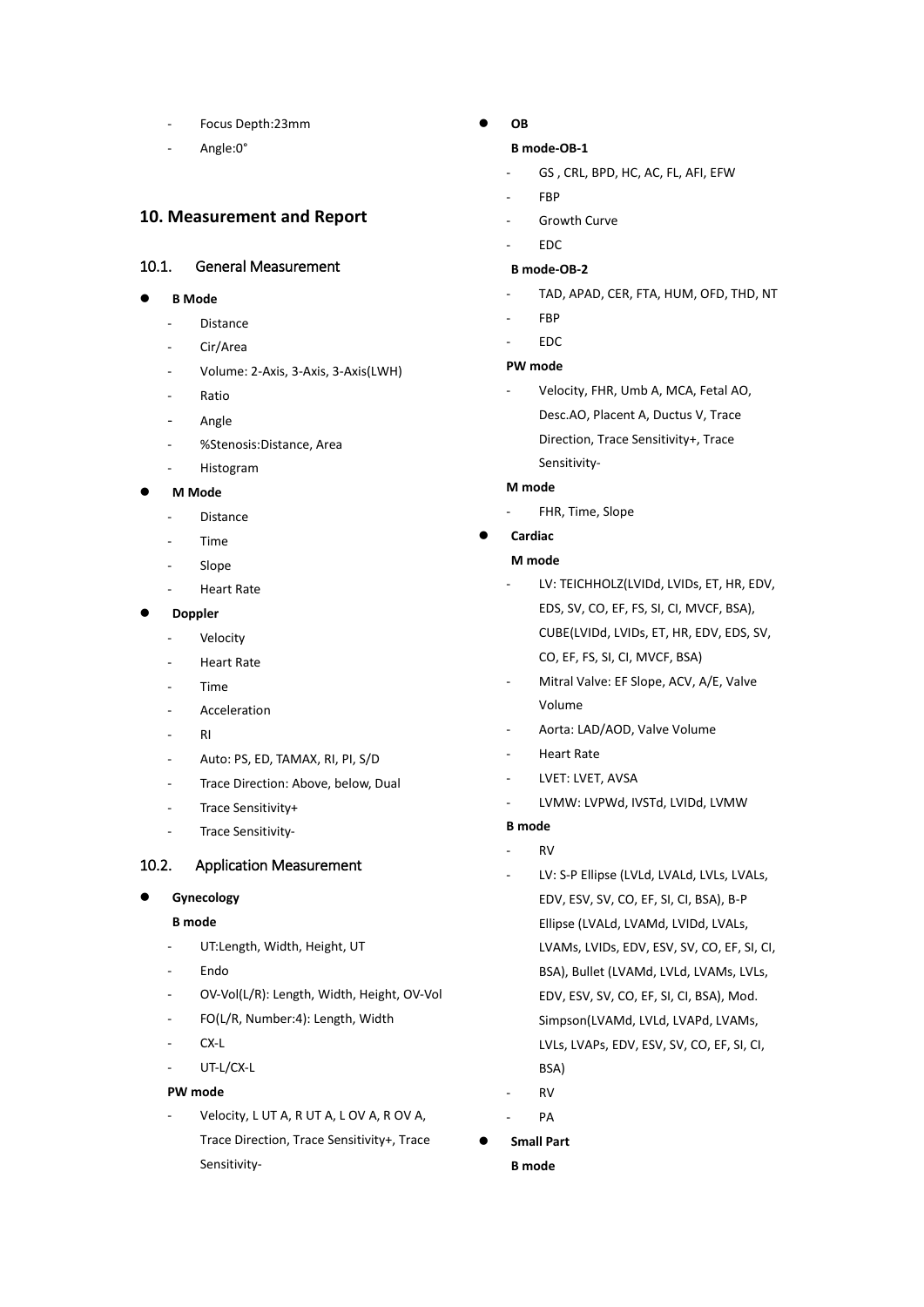- L.THY-V: Length, Width, Height, Volume
- R.THY-V: Length, Width, Height, Volume
- **Isthmus**

### **Urology**

### **B mode**

- BLV: Length, Width, Height, Volume
- RUV: Length, Width, Height, Volume
- Prostate Vol: Length, Width, Height, Volume, PPSA, PSAD

#### **Pediatric**

#### **B mode**

- $HIP(α, β)$
- **Vascular**

#### **PW mode**

Velocity, CCA, ICA, ECA, Vert A, Upper, Lower, Trace Direction, Trace Sensitivity+, Trace Sensitivity-

# **\*For more measurement information, please refer to the User Manual.**

### 10.3. Report

- **Worksheet**
- **Diagnostic**
- Configure whether print image in report
- Export as PDF format

### **11. Transducers**

### **C361-2**

- Imaging Format: convex array
- Number of Elements: 80
- Convex Radius: 60 mm
- $FOV:60^\circ$
- Bandwidth: 2.0-6.0MHz
- Fundamental Frequency: 2.5 MHz, 3.5MHz, 4.5MHz
- Harmonic Frequency: H5.0MHz, H5.4MHz
- Doppler Frequency: 2.5MHz, 3.0MHz
- Depth: 19-324mm
- Frame Rate(18cm, Full of FOV): max 103 f/s
- PW velocity: max  $2.01$ m/s( $\pm$ 60°)
- Applications: Abdomen, OB, Gynecology, Urology
- Needle Guide Bracket: BGK-CR60(14G, 18G,

#### 20G, 22G)

# **L743-2**

- Imaging Format: general linear array
- Number of Elements: 96
- Footprint: 40 mm
- Bandwidth: 5.0-10.0MHz
- Fundamental Frequency: 6.5 MHz, 7.5MHz, 8.5MHz
- Harmonic Frequency: 9.0 MHz, 9.4MHz
- Doppler Frequency: 5.5MHz, 6.5MHz
- Depth: 19-117mm
- PW velocity : max  $1.14$ m/s( $\pm$ 60°)
- Applications: SMP, Vascular
- Needle Guide Bracket: BGK-LA43(14G, 18G, 20G, 22G)

#### **L761-2**

- Imaging Format: general linear array
- Number of Elements: 80
- Footprint: 60mm
- Bandwidth: 5.0-10.0MHz
- Fundamental Frequency: 6.5 MHz, 7.5MHz, 8.5MHz
- Harmonic Frequency: 9.0 MHz, 9.4MHz
- Doppler Frequency: 5.5MHz, 6.5MHz
- Depth: 29-117mm
- PW velocity : max  $1.14 \text{m/s} (\pm 60^{\circ})$
- Applications: SMP, Vascular
- Needle Guide Bracket: BGK-LA70(14G, 18G, 20G, 22G)

#### **E611-2**

- Imaging Format: endocavity micro convex array
- Number of elements: 80
- Convex Radius: 10 mm
- FOV: 155°
- Bandwidth: 5.0-8.0MHz
- Fundamental Frequency: 5.5 MHz, 6.5MHz, 7.5MHz
- Harmonic Frequency: 9.0 MHz, 9.4MHz
- Doppler Frequency: 5.0MHz, 6.0MHz
- Depth: 19-157mm
- Frame Rate(10cm, Full of FOV): max168 f/s
- PW velocity: max  $0.56$ m/s( $\pm 60^{\circ}$ )
- Applications: OB, Gynecology, Urology